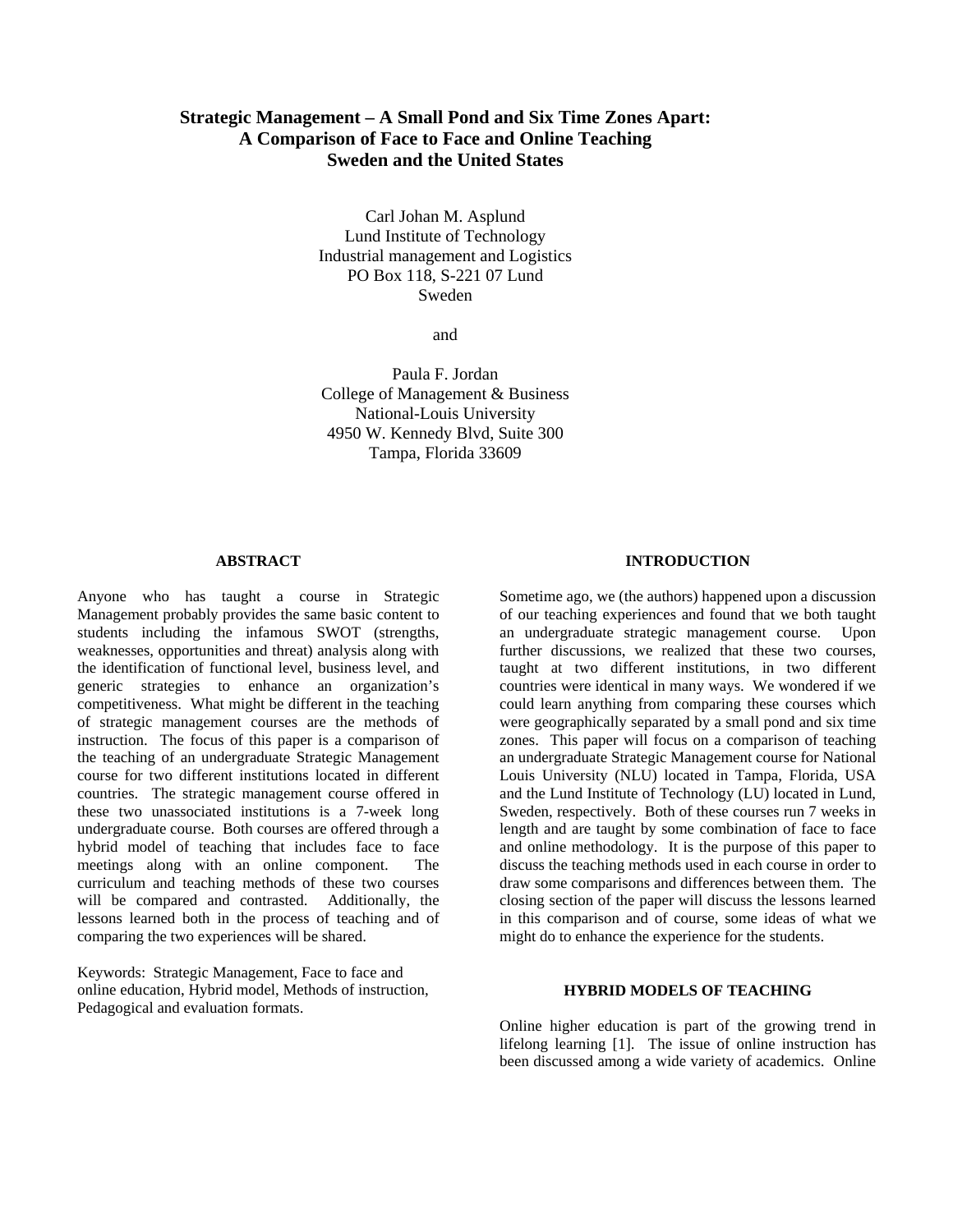learning is the fastest growing segment in the educational marketplace today. According to a July 2003 U.S. Department of Education report [8], more than 3 million people were enrolled in online classes in 2001, and 6 million are projected for 2006. Based on more recent 2002 data, the 2003 Sloan Survey of Online Learning [7] found that 81 percent of all higher education institutions offer at least one fully online or blended course, and 34 percent offer one or more complete online degree programs.

Some authors have provided information on the problems in implementing online learning. A comparison between online and face-to-face instruction of the same course is often made in an attempt to identify the differences in the students learning. In both, face to face and online learning, students are being asked to know content (knowledge) and to solve problems. What is often found is that the student's ability to solve problems in an online class is highly dependent upon the methods being used by the instructor [4].

Online learning methods have been implemented across nearly all academic disciplines. Mixed results have been reported from these studies. Green & Gentemann [2] reported "no significant difference" outcome occurred in English courses being taught online. Morrissey [5] suggested that student performance in Management did improve in the online setting. Some research suggests [6] students do as well or better in an online class, and that most aspects of learning could be met in the online environment. The majority felt that student-professor interaction could be enhanced by online instruction.

The question arises as to the appropriate combination of face to face and online teaching to enhance learning. Some form of online learning is being accepted in most educational institutions and in the business environment [3]. Students who take courses from local institutions tend to appreciate hybrid classes that are conducted in person several times but also 'meets' online. Students receive the benefits of both the face to face interaction with the instructor and their classmates, along with the flexibility of completing a portion of their assignments in the online environment.

### **THE TWO INSTITUTIONS**

National Louis-University, established in 1886 and headquartered in Chicago, Illinois, provides degree completion programs in its field location in Tampa, Florida, USA. The University consists of three colleges and Dr. Paula Jordan is a faculty member in the College of Management & Business (CMB). CMB provides both Undergraduate and Graduate degrees. The Bachelor of Science in Management (BSM) is an undergraduate degree in the College of Management and Business. Graduate degrees include the Masters of Science in Electronic Commerce (MSEC), the Masters of Science in Managerial Leadership (MSML), the Masters in Human Resource Management (HRM) and the Masters of Business Administration (MBA). National-Louis University uses the cohort group approach to education. This means that the class groups start together, go through the curriculum together, and finish together. The student body in the field programs at National-Louis University is characterized as adult students with full-time employment. The average age of a student is 35 in these programs. The BSM curriculum has 3 terms; each term is 17 weeks in length. Courses range between 4 weeks and 7 weeks in length, depending on the particular course. The courses are conducted in weekly face to face meetings and in an online class site using the WebCT platform. Face to face class meetings take place in the evenings and on weekends. Strategic Management is the last course in the BSM program and runs 7 weeks in length.

Included in the Lund University which was founded in 1666 is the college of the Lund Institute of Technology (LTH). It is Sweden's third largest institute of technology and the third of its kind in Sweden. Undergraduate teaching and research are pursued in the fields of chemical, environmental, civil, mechanical, electrical and computer engineering, as well as engineering physics, industrial management & engineering, risk management, architecture, industrial design and surveying. LTH is also the only establishment in Sweden teaching the Fire Safety Engineering Program. The Institute of Technology includes the Engineering Faculty of Lund University, one of Scandinavia's largest establishments for higher education and research. For the most part, teaching is carried out in Lund, but some departments are located at the Helsingborg Campus, and courses are also given in Markaryd (pulp and paper technology). The academic year is divided in four phases with the exception of summer. The courses are conducted in weekly face to face meetings and with the aid of on an online class site using an IT-platform developed within the Lund School of Technology. Face to face class meetings take place at various times during the week. The Strategic Management course runs 7 weeks in length.

# **THE STRATEGIC MANAGEMENT COURSE**

The Strategic Management course is the last course in the BSM curriculum at NLU. It is a capstone course, bringing together pieces of all other previous courses in the curriculum. In Strategic Management, students are provided with an opportunity to experience the critical role of strategic planning in the organizational decision making process. Strategic planning within organizations has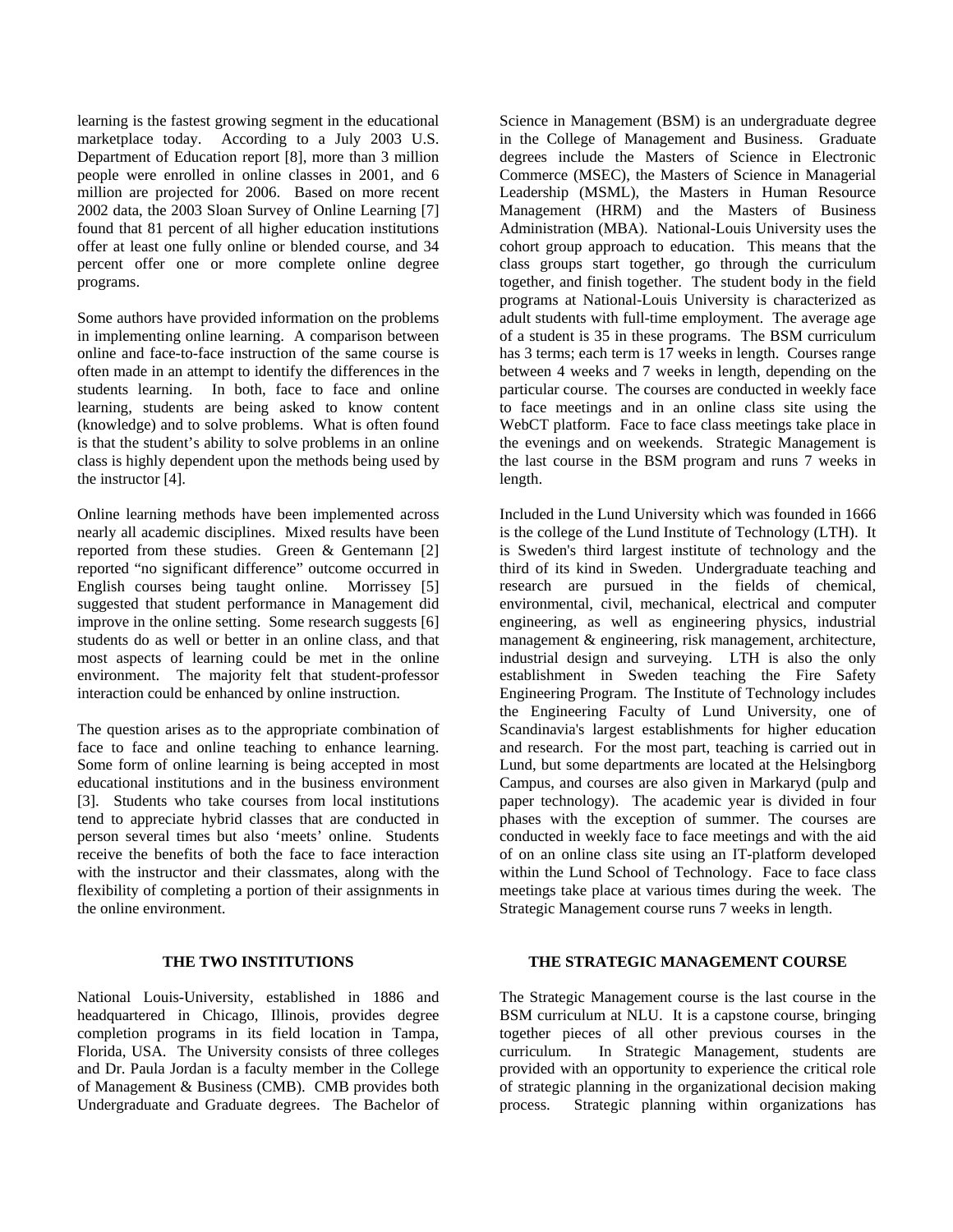become necessary due to the increasingly complex nature of the marketplace and the impact of geo-political and global economic forces. Successful organizations are those that have managers who can think and act strategically. Strategic managers are concerned with the future direction of the organization, and strategic plans are usually designed in a complex and dynamic environment. In this course, the focus is on understanding organizations from the perspective of senior managers who are responsible for orchestrating comprehensive organizational strategies. These strategy makers are concerned with creating overall plans that link the organization's competencies and both its internal and external environments.

The Objectives of the Course include the following:

- Understand how a company can compete effectively in an industry;
- Understand the role psychosocial forces play in strategy formulation and implementation;
- Examine the impact of organizational politics and conflict on strategic choice;
- Design a basic strategic planning system;
- Demonstrate an understanding of how strategic management involves designing the correct set of organizational arrangements for controlling a company's strategy;
- Analyze the long term prospects and competitive strengths and weaknesses of a company's various businesses;
- Examine the different strategies that companies pursue to maximize their value;
- Identify the opportunities and threats that exist in the external environment;
- Identify and use the SWOT analysis;
- Identify and analyze trends in an organization's external environment;
- Make decisions in an atmosphere of limited data, environmental uncertainties and risk.

The Strategic Management course at Lund School of Technology, Sweden focuses on business understanding and decision making. It is a course for the understanding of more advanced business administration knowledge, bringing together the previous courses on industrial economy in the curriculum at LTH and the technological courses that constitute the different Engineering programs. In Strategic Management, students are provided with an opportunity to experience the critical role of strategic management and organizing in different firms; small and large, national and international, commercial and voluntarily. Strategic focusing and orchestration within and between organizations has become necessary due to the increasingly complex and changing nature of societal and business contexts. Strategic managers and other internal and external key stakeholders are more concerned with managing the future direction of their companies. In this course, the focus is on understanding (and developing) strategic management along with core business ideas such as business models, positioning, stakeholder mapping and managing change. The strategy course addresses the two leading key perspectives on strategy research, i.e. the fit and stretch perspectives. The latter focusing on how the organization's resources and capabilities address and sometimes change with the external milieu.

The Objectives of the Course include the following:

- Understand how a company can compete in an industry;
- Understand the vital role internal and external forces play in strategy formulation, choice and implementation;
- Examine the impact of organizational values, business models, politics and conflict have on strategic formulation and choice;
- Gives an understanding of how strategic management involves designing the "right" set of different organizational arrangements including people and technology for fulfilling a lasting company's strategy;
- Identify and analyze the opportunities and threats that exist and emerge in the macro/societal environment;
- Identify and analyze the competitive strengths and weaknesses of a company's various businesses environment;
- Examine the different generic strategies that companies and organization can pursue in order to optimize value for themselves and other key stakeholders;
- Identify and analyze long term scenarios;
- Make decisions in an atmosphere of limited data, environmental uncertainties and risk;
- Managing and changing large and small organizational systems.

# **METHODS OF LEARNING**

As stated earlier, both of these courses are offered through a hybrid model of learning, with a face to face and an online component. For the course at National Louis University, it meets face to face once a week for 4 hours and has an online classroom site using the WebCT platform. Students are required to participate in both the face to face meetings and the weekly online discussion board. In the face to face meeting sessions, a variety of teaching methods are used. Each class session is started with a short lecture touching upon the main topics of the weekly reading assignments. Students are provided with examples and clarification on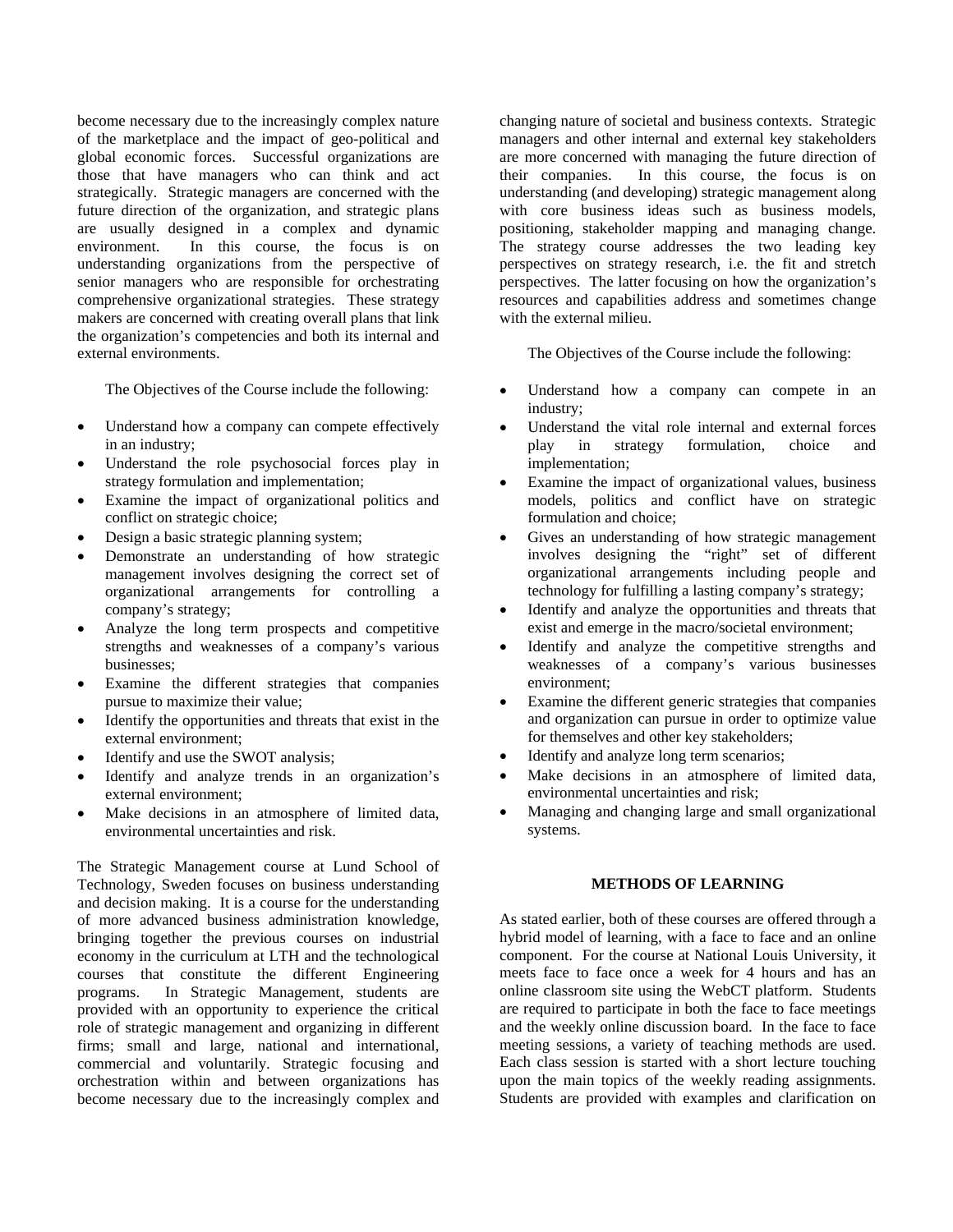more difficult concepts as well as answers to any questions they might have about the material. The class group is often broken into smaller groups and each assigned a short case study which illustrates the topics of discussion for the week. These smaller group analyses are then reported back to the whole group to identify where each group was thinking similarly or differently about the issues.

The online WebCT classroom is used in a number ways. Often it is used to bridge the learning from one week's topics to another. Having the students connected online and engaged in a discussion is often a way to continue a discussion that might have been started in the face to face session. The use of an electronic discussion board provides a natural framework for teaching critical thinking. It captures the best of both traditional writing assignments as well as in-class discussions. The online classroom can also be used to introduce the next week's topics and provide questions for thought as they are preparing for the next face to face session.

Due to the nature of working adults and their experience, they have a very high level of application skills when it comes using case studies. In the Strategic Management course at National Louis University, case studies are used on many levels. One major case study is assigned each week for the students to practice the topics being covered in the weekly sessions. In addition, students are expected to select one major company and perform an entire strategic management analysis as a final project, which becomes a significant portion of their final course grade evaluation. The final form of student evaluation consists of a large scale behavioral simulation. Each student is assigned the role of a top level executive of a global firm and simulates the management of this organization for 4 hours while being assessed by trained observers.

The Strategic Management course at the Lund Institute of Technology, meets face to face three times a week for 2 hours of lecture at a time. On Wednesdays there is a case seminar for case teams of twenty students. There are three paralleled case seminars held four weeks in a row. The course works with guest lecturers from both the industry and academia with close connection to the curriculum. The course begins and ends with a live case presented by executives from local and global companies. The material that is presented is then discussed in the small student groups. This connects the course to reality where strategies are formed and pursued.

The face to face lectures are voluntary for the students. In the face to face meeting sessions, a variety of teaching methods are used. Each class session is started with a short introduction addressing the main points of the lecture. This short introduction is called "The question of

the day". Students are provided with a variety of examples from different local and international businesses. The lecture serves as an arena to clarify difficult models and concepts as well as to respond to any questions students might have about the material. The whole class group is divided into groups of four students and these small groups are assigned one case study per week which illustrates and provides application of theories, models and concepts covered in the discussion for the week. The course uses case from the USA, Europe and Scandinavia in order to get a thick repertoire of examples.

The course uses an online web site for storage containing course documents and information; e.g. course program, assignments, information about guest lectures, added case material, the question of today and Power Point slides on the lectures.

Students are required to participate in the face to face case seminars. If they miss more than one case seminar they are assigned extra individual and collective assignments from a case in the literature. The students also work with a special case project during the 7 weeks. This project accounts for 40% of their final course grade. The focus of the special case project changes every year. The main purpose of this task is to encourage the student with the integration of theories and concept by applying them to real life events.

At the very last face to face meeting session, students are presented with the literature once more and are assigned one last case. They are allowed to work in small groups to investigate what kind of issues/questions could be addressed from a strategic point of view. After three weeks they individually write a final examination (60% of final grade) on the literature.

#### **COMPARISONS**

When we compared the strategic management courses in United States and Sweden, we found many similarities especially concerning the objectives of the course, the curriculum and the literature. The areas we found curriculum and the literature. dissimilar were the following:

- The pedagogical format of the balance between lectures and case seminars,
- The use of the online component,
- The student evaluation forms.

# **The pedagogical format of the balance between lectures and case seminars**

NLU uses the face to face sessions for both lecturing and mini-case discussions. Face to face sessions are held once a week for four hours at a time. They intertwine the use of lectures and case studies. LTH uses more classical lectures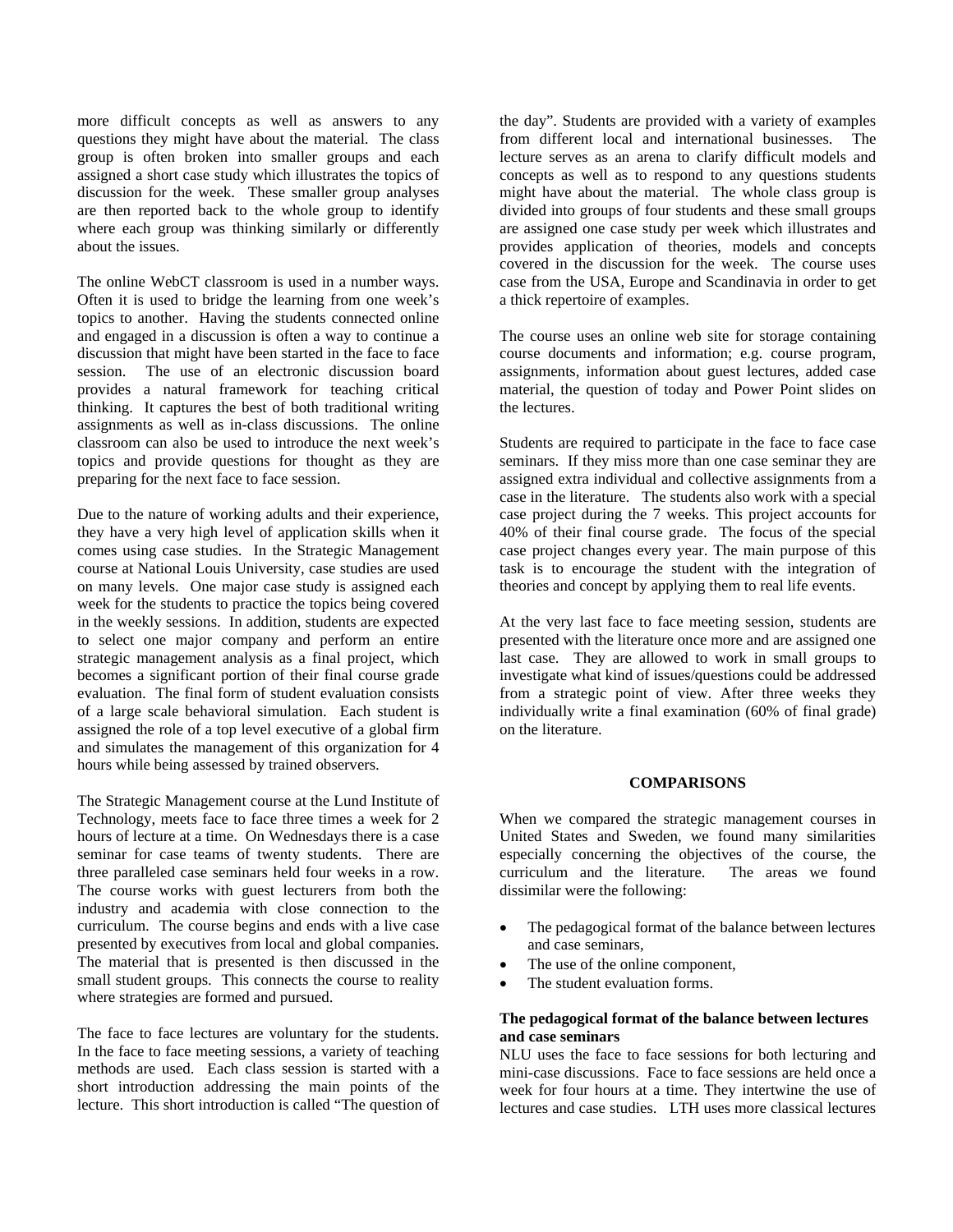(six hours) in a traditional "classic" manner and adding guest lectures from companies and academia to enrich the learning. The seminar meetings are held separately for two hours each week and specifically address case analyses.

### **The use of the online component**

NLU uses the webCT as an online "living" classroom where dialog with students and faculty are of the utmost importance for the end result of the course. The WebCT platform used at NLU provides a virtual classroom with email, areas for posting information, discussion boards, and synchronous chat technology. LTH uses their website more as a self serviced storage and information desk of necessary and supportive material to the course.

#### **The student evaluation forms**

NLU uses several forms of student evaluation including weekly case assignments, a final strategic management analysis of one company, and the assessment of student's participation in a behavioral simulation. LTH has two evaluation forms; a team project (i.e. The Scenario analysis including a strategic PM) and a written case analysis addressing key concepts and models within the literature.

#### **LESSONS LEARNED**

The students at National Louis University and Lund University do both well when real life case studies are used to illustrate a theoretical concept from the text. They have an easier understanding of something they have experienced or seen.

It is believed that the hybrid method (face to face and online) of teaching results in a richer learning environment when compared to strictly face to face or strictly online. Whether it is used as a storeroom of information or as an active learning area, the continued level of interaction with students in the online platform fosters continued engagement from the student. This is supported by a course evaluation made in Lund where students reported more active engagement in the course due to the online component. Here a continued and improved interaction on the website fosters a more active participation.

You may want to include a specific section on the issue of how students will be evaluated on assignments. When asking students to post to the online classroom or participate in the face to face class meetings or seminars, it is beneficial to be very specific about these participation requirements. This also applies to any written evaluation methods. Be therefore very specific about the evaluation formats at the beginning of the

course. These evaluation criteria implicitly and explicitly serve as an "invisible" steering wheel of focusing the student's engagement in the course.

As with any teaching, it is important to manage student expectations. Be clear as to when you will be connecting with students, whether it is before or after class, during specified office hours, or in the online classroom. If you aren't there when they expect, it could lead to disappointment on their part.

Students want feedback, both in the face to face meetings and in the online classroom. Be very specific about when and how you will respond to student participation. You might want to make it clear to students in your syllabus when they can expect you to provide feedback, and how you will provide that feedback. You also want to get your students in the habit of communicating with each other, rather than relying on you all the time for "feedback". These were well articulated and supported both at NL and LTH.

If it is applicable to your course, assigning a student moderator can add to both, face to face group assignments and online assignments. After students have had an opportunity to orient themselves and have a good understanding of the purpose and execution of an effective discussion, you can make assignments whereby students are designated as the "team leader" to moderate an assignment. This is a great way to engage students and free you from some of the vigilance of monitoring multiple discussions.

One of the most useful lessons suggested to anyone teaching a class with an online component is to use separate email accounts for your course. One of the best ways for your courses to intrude on every other part of your life is to send everything to the same email address. Having separate email accounts makes it possible to do a "quick email check", and can help you to better manage the course. This separate email often comes in handy if your main system goes down due to those pesky viruses that are everywhere these days. If you prefer not to do this, ask the students to put your course identification in the subject line. Again, it is very helpful with regard to manageability.

Request students to provide you with their contact information. We usually ask for both telephone and email contacts from all the members of the team. It helps to have their email account so that you can easily identify which student has sent you an email message. We also request they put this in all communication and documentation. If you have an online component to a face to face class, create a student lounge as a area for students to communicate with each other. You can also use this area as a place to post frequently asked questions. It's also a golden opportunity for the faculty and instructor to gain a deeper knowledge of